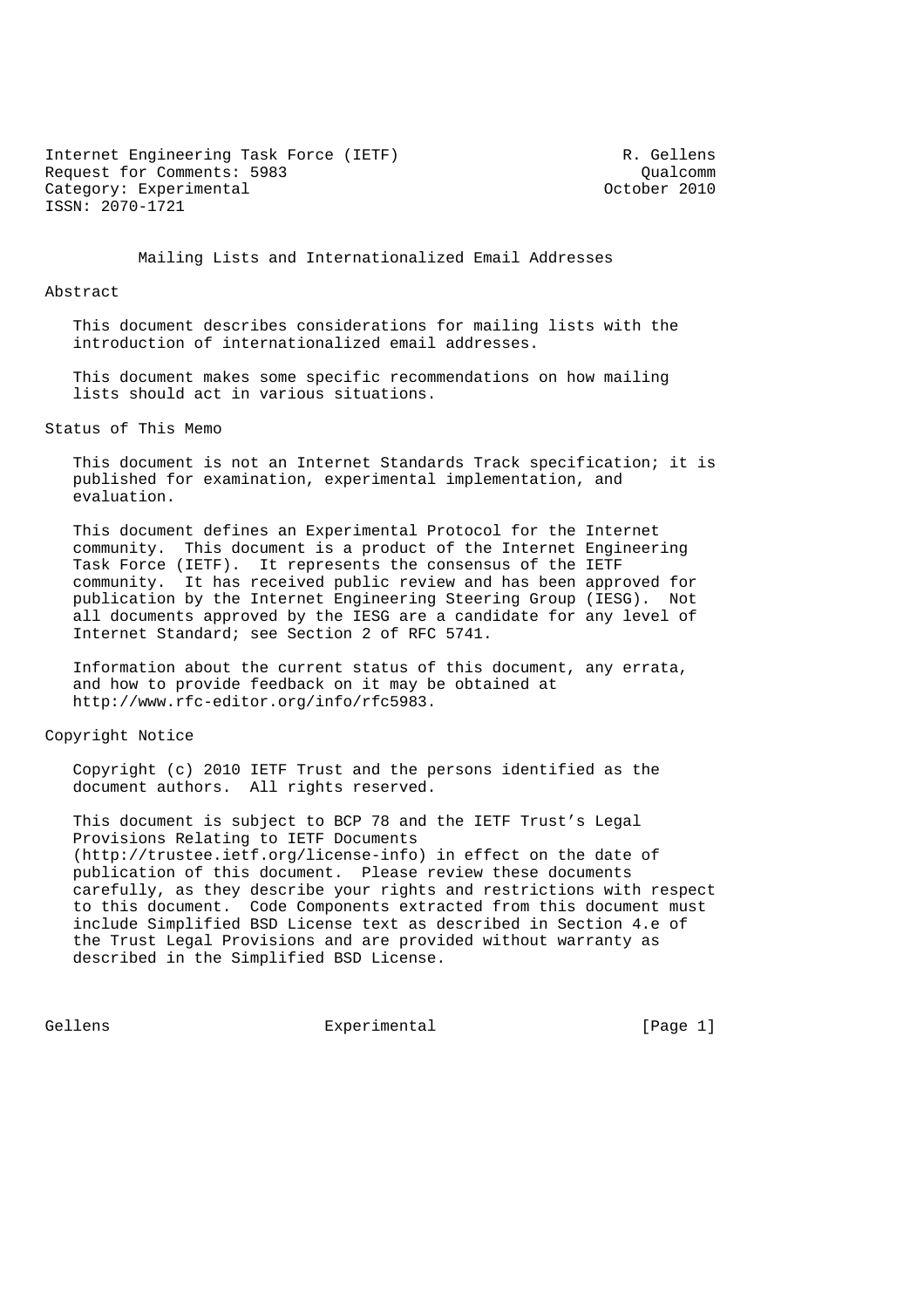This document may contain material from IETF Documents or IETF Contributions published or made publicly available before November 10, 2008. The person(s) controlling the copyright in some of this material may not have granted the IETF Trust the right to allow modifications of such material outside the IETF Standards Process. Without obtaining an adequate license from the person(s) controlling the copyright in such materials, this document may not be modified outside the IETF Standards Process, and derivative works of it may not be created outside the IETF Standards Process, except to format it for publication as an RFC or to translate it into languages other than English.

# Table of Contents

|  | 2. Conventions Used in This Document 4 |
|--|----------------------------------------|
|  |                                        |
|  |                                        |
|  |                                        |
|  |                                        |
|  |                                        |
|  |                                        |
|  |                                        |
|  |                                        |
|  |                                        |
|  |                                        |

# 1. Introduction

 This document describes considerations for mailing lists with the introduction of internationalized email addresses [RFC5335].

 Mailing lists are an important part of email usage and collaborative communications. The introduction of internationalized email addresses affects mailing lists in three main areas: (1) transport (receiving and sending messages), (2) message headers of received and retransmitted messages, and (3) mailing list operational policies.

 A mailing list is a mechanism whereby a message may be distributed to multiple recipients by sending to one address. An agent (typically not a human being) at that single address receives the message and then causes the message to be redistributed to a list of recipients. This agent sets the envelope return address of the redistributed message to a different address from that of the original message. Using a different envelope return address (reverse-path) directs error (and other automatically generated) messages to an error

Gellens **Experimental** Experimental [Page 2]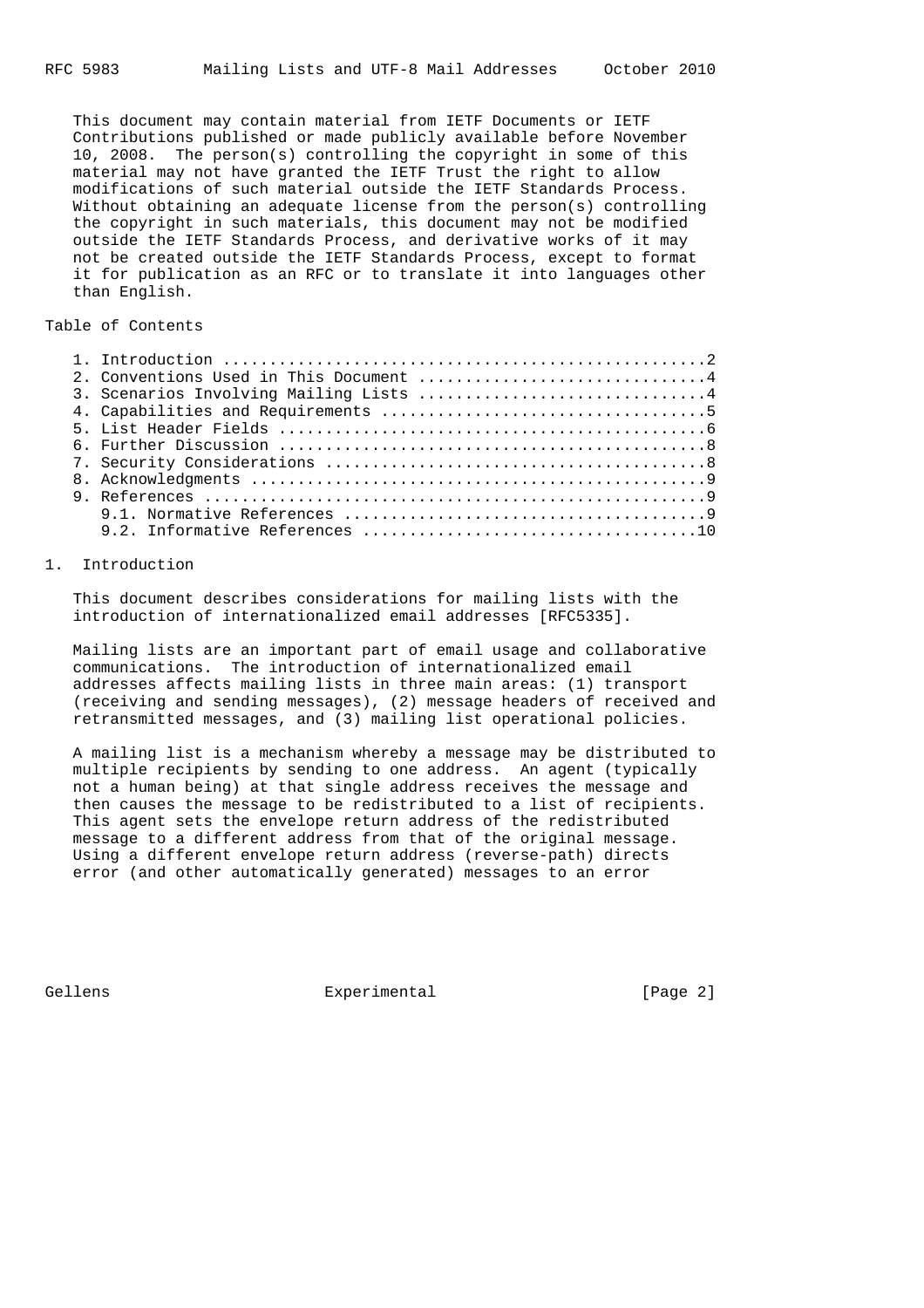handling address associated with the mailing list. (This avoids having error and other automatic messages go to the original sender, who typically doesn't control the list and hence can't do anything about them.)

 In most cases, the mailing list agent redistributes a received message to its subscribers as a new message, that is, conceptually it uses message submission [submission] (as did the sender of the original message). The exception, where the mailing list is not a separate agent that receives and redistributes messages in separate transactions, but is instead an expansion step within an SMTP transaction where one local address expands to multiple local or non local addresses, is out of scope for this document.

 Some mailing lists alter message header fields, while others do not. A number of standardized list-related header fields have been defined, and many lists add one or more of these header fields. Separate from these standardized list-specific header fields, and despite a history of interoperability problems from doing so, some lists alter or add header fields in an attempt to control where replies are sent. Such lists typically add or replace the "Reply-To" field and some add or replace the "Sender" field. Poorly behaved lists may alter or replace other fields, including "From".

 Among these list-specific header fields are those specified in RFC 2369 ("The Use of URLs as Meta-Syntax for Core Mail List Commands and their Transport through Message Header Fields") [List-\*] and RFC 2919 ("List-Id: A Structured Field and Namespace for the Identification of Mailing Lists") [List-ID]. For more information, see Section 5.

 While the mail transport protocol does not differ between regular email recipients and mailing list recipients, lists have special considerations with internationalized email addresses because they retransmit messages composed by other agents to potentially many recipients.

 There are considerations for internationalized email addresses in the envelope as well as in header fields of redistributed messages. In particular, an internationalized message cannot be downgraded unless all envelope addresses are available in ASCII (that is, each address either is ASCII or has an alt-address [UTF8SMTP]).

 With mailing lists, there are two different types of considerations: first, the purely technical ones involving message handling, error cases, downgrades, and the like; and second, those that arise from the fact that humans use mailing lists to communicate. As an example of the first, mailing lists might choose to reject all messages from internationalized addresses that lack an alt-address, or even all

Gellens **Experimental** Experimental [Page 3]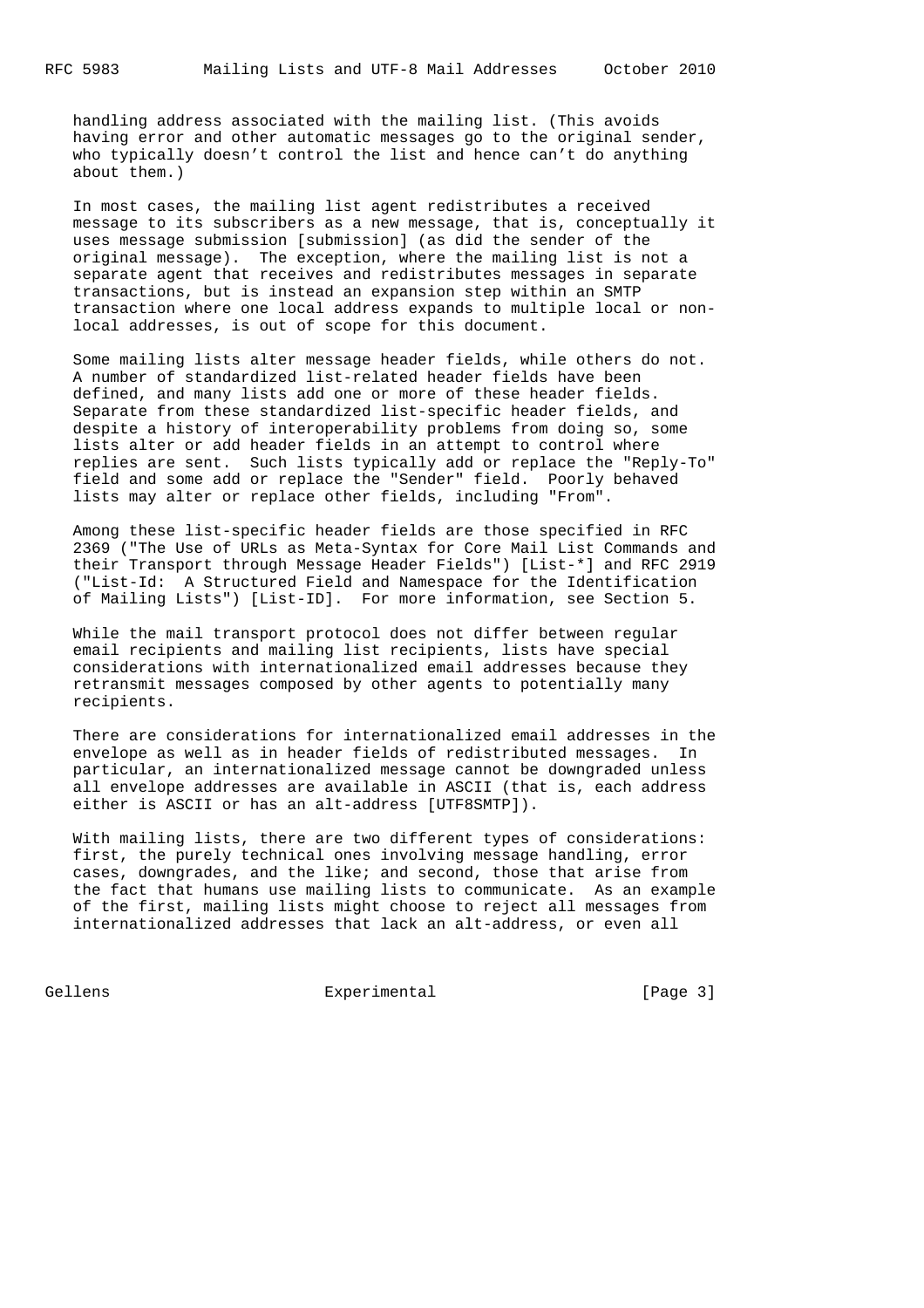internationalized messages that cannot be downgraded. As an example of the second, a user who sends a message to a list often is unaware of the list membership. In particular, the user often doesn't know if the members are UTF-8 mail users or not, and often neither the original sender nor the recipients personally know each other. As a consequence of this, remedies that may be readily available for a missed email in one-to-one communications might not be appropriate when dealing with mailing lists. For example, if a user sends a message that is undeliverable, normally the telephone, instant messaging, or other forms of communication are available to obtain a working address. With mailing lists, the users may not have any recourse. Of course, with mailing lists, the original sender usually does not know if the message was successfully received by any list members or if it was undeliverable to some.

 Conceptually, a mailing list's internationalization can be divided into three capabilities: First, does it have a UTF-8 submission or return-path address? Second, does it accept subscriptions to UTF-8 addresses? And third, does it accept [UTF8SMTP] messages? This is explored in Section 4.

 A brief discussion on a few additional considerations for mailing list operation is in Section 6.

2. Conventions Used in This Document

 The key words "MUST", "MUST NOT", "REQUIRED", "SHALL", "SHALL NOT", "SHOULD", "SHOULD NOT", "RECOMMENDED", "MAY", and "OPTIONAL" in this document are to be interpreted as described in [KEYWORDS].

3. Scenarios Involving Mailing Lists

 Generally (and exclusively within the scope of this document), an original message is sent to a mailing list as a completely separate and independent transaction from the mailing list agent sending the retransmitted message to one or more list recipients. In both cases, the message might have only one recipient, or might have multiple recipients. That is, the original message might be sent to additional recipients as well as the mailing list agent, and the mailing list might choose to send the retransmitted message to each list recipient in a separate message submission [submission] transaction, or it might choose to include multiple recipients per transaction. (Often, mailing lists are constructed to work in cooperation with, rather than include the functionality of, a message submission server [submission], and hence the list transmits to a single submission server one copy of the retransmitted message, with

Gellens **Experimental** Experimental [Page 4]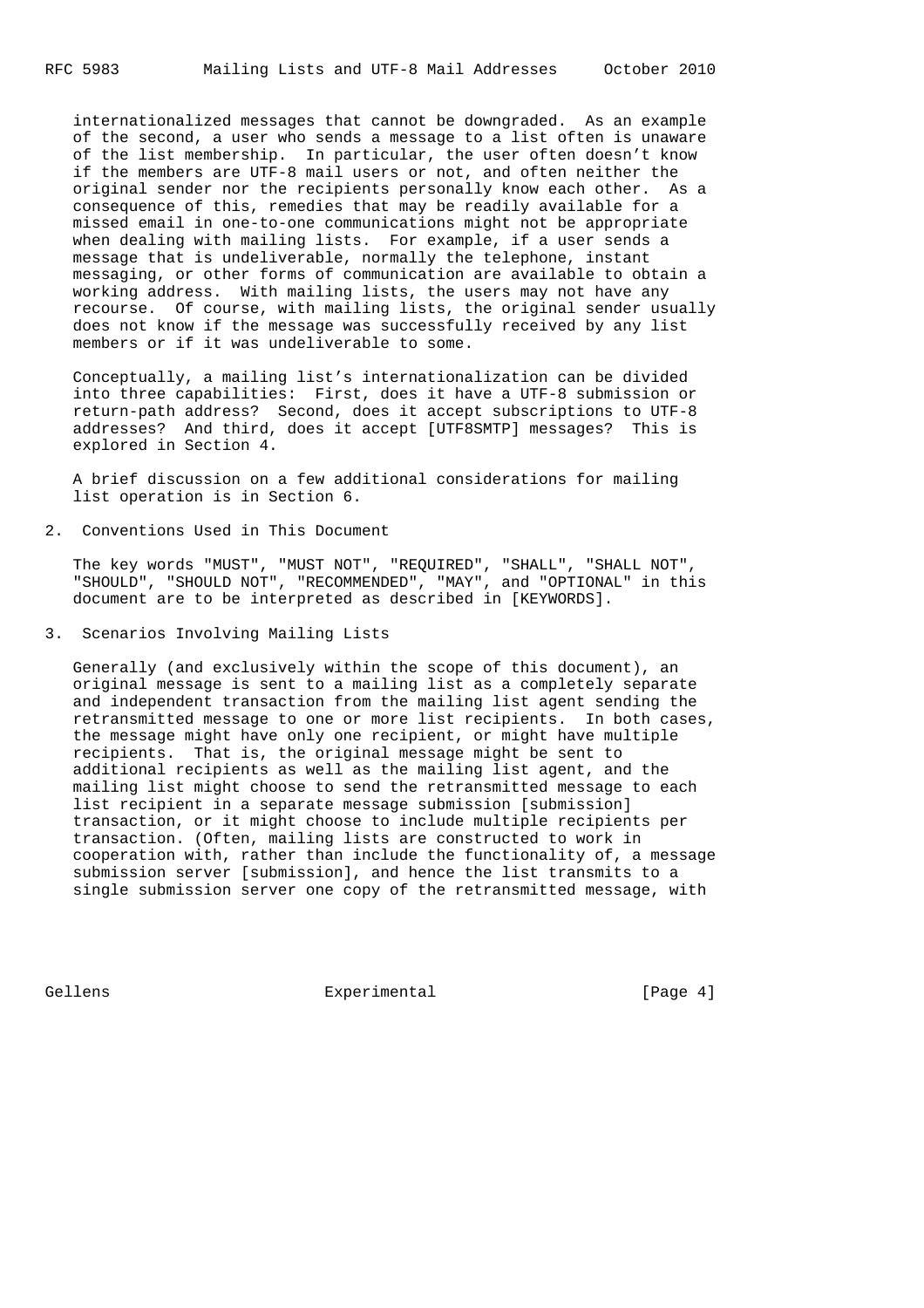all list recipients specified in the SMTP envelope. The submission server then decides which recipients to include in which transaction.)

 The retransmitted message sent by the mailing list to its subscribers might need to be downgraded [EAI-Downgrade]. In order for a downgrade to be possible, the return path set by the mailing list agent must be an ASCII address or have an alt-address [UTF8SMTP] specified. In addition, the recipient addresses need to have ASCII addresses available. It may be advisable for mailing list operators to pre-obtain an alt-address for all its internationalized member addresses.

 In the case where a member or non-member with an internationalized email address is sending to a mailing list, no alt-address [UTF8SMTP] is specified, and a downgrade is required, the message cannot be delivered. To protect against this, a UTF8SMTP-aware [UTF8SMTP] mailing list might prefer to reject submissions from internationalized email addresses that lack an alt-address.

 (Note that this situation is not unique to mailing lists. Mail relays that are UTF8SMTP-aware will potentially encounter the same situation.) Further discussions are included in Section 6 of this document.

4. Capabilities and Requirements

 There are three primary internationalization capabilities of mailing lists: First, does it have a UTF-8 submission or return-path address? Second, does it allow subscriptions from UTF-8 addresses? And third, does it accept [UTF8SMTP] messages?

 In theory, any list can support any combination of these. In practice, only some offer any benefit. For example, neither allowing UTF-8 addresses to subscribe, nor accepting UTF8SMTP messages, makes much sense without the other (an all-ASCII address might or might not be capable of receiving UTF8SMTP messages, but a UTF-8 address of necessity needs to accept UTF8SMTP messages). Likewise, there is no real benefit to a list in using a UTF-8 submission address unless it also accepts UTF8SMTP messages and permits UTF-8 addresses to subscribe.

 However, requirements for lists can be discussed separately for each of the three capabilities.

 1. If the list uses a UTF-8 submission or return-path address, it SHOULD specify an alt-address [UTF8SMTP] for it. Clearly, it needs to sit behind a UTF8SMTP-enabled final-delivery SMTP server

Gellens **Experimental** Experimental [Page 5]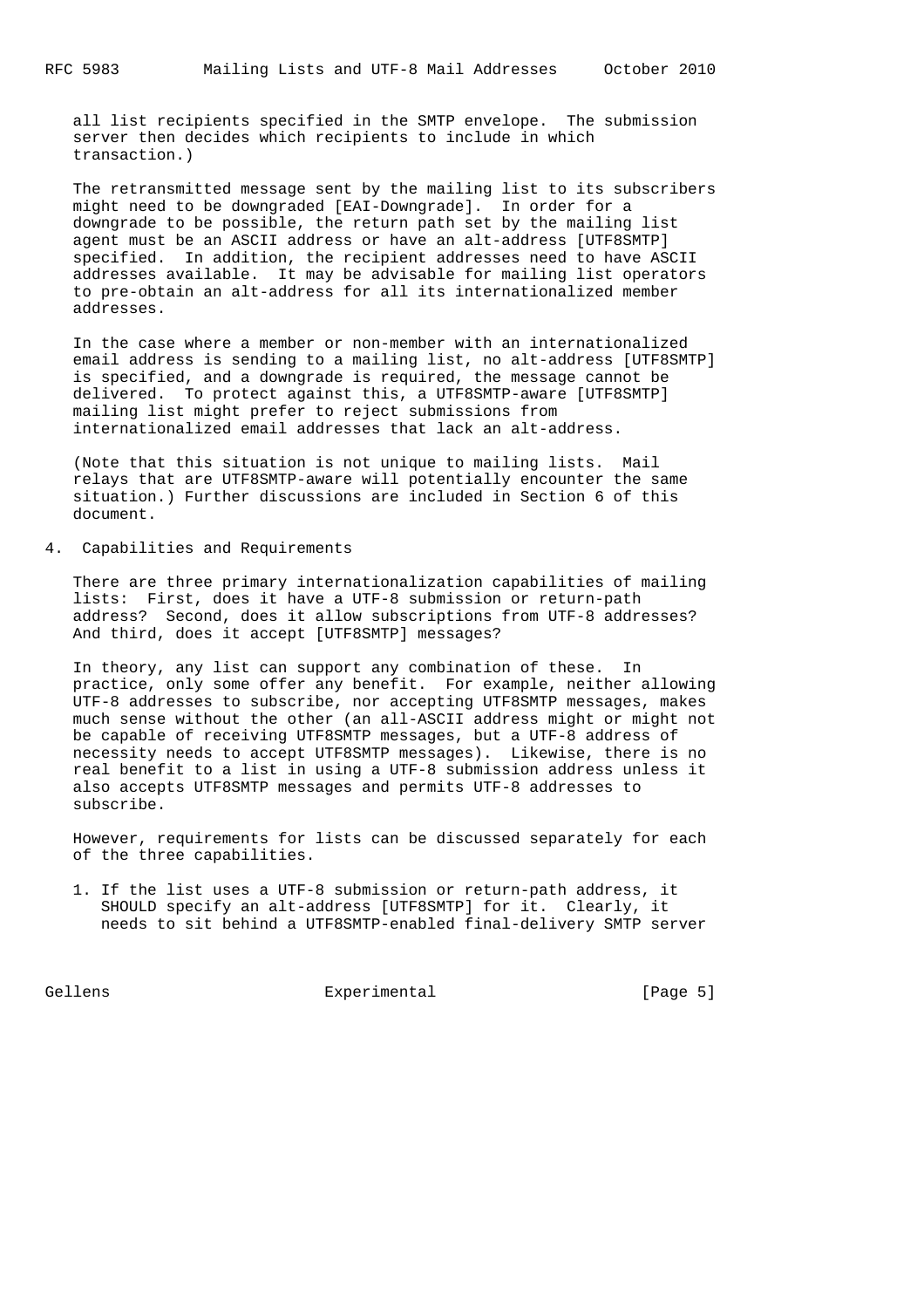[UTF8SMTP] and delivery agent. Likewise, if a list uses a UTF-8 return-path address, then its Message Submission Agent (MSA) [submission] needs to support UTF8SMTP.

 The list's return-path address is usually separate from its submission address (so that delivery reports and other automatically generated messages are not sent to the submission address). For reliability in receiving delivery status notifications, a list MAY choose to use an all-ASCII return path even if it uses a UTF-8 submission address. If the list does use a UTF-8 return path, it MUST specify an alt-address [UTF8SMTP] (or else there is a high risk of being unable to receive non-delivery reports).

 There are also implications for the List-\* header fields (see below).

 2. If it allows UTF-8 addresses to subscribe, it MAY require an alt address [UTF8SMTP] to be specified for each UTF-8 subscriber.

 Naturally, if it permits UTF-8 addresses to subscribe, it needs a mechanism to accept subscription requests from such addresses (preferably specified in the form <utf8@utf8 <ascii@ascii>>). In order to send email to its subscribers who have UTF-8 addresses, its MSA needs to support [UTF8SMTP].

- 3. If it accepts UTF8SMTP messages, the Message Transfer Agents (MTAs) and Mail Delivery Agent (MDA) in its inbound path need to support UTF8SMTP.
- 5. List Header Fields

 A number of header fields, specifically for mailing lists, have been introduced in RFCs 2369 and 2919. For example, these include:

 List-Id: List Header Mailing List <list-header.example.com> List-Help: <mailto:list@example.com?subject=help> List-Unsubscribe: <mailto:list@example.com?subject=unsubscribe> List-Subscribe: <mailto:list@example.com?subject=subscribe> List-Post: <mailto:list@example.com> List-Owner: <mailto:listmom@example.com> (Contact Person for Help) List-Archive: <mailto:archive@example.com?subject=index%20list>

 As described in RFC 2369, "The contents of the list header fields mostly consist of angle-bracket ('<', '>') enclosed URLs, with internal whitespace being ignored" [List-\*]. For List-ID, RFC 2919 specifies that, "The list identifier will, in most cases, appear like a host name in a domain of the list owner" [List-ID].

Gellens **Experimental** Experimental [Page 6]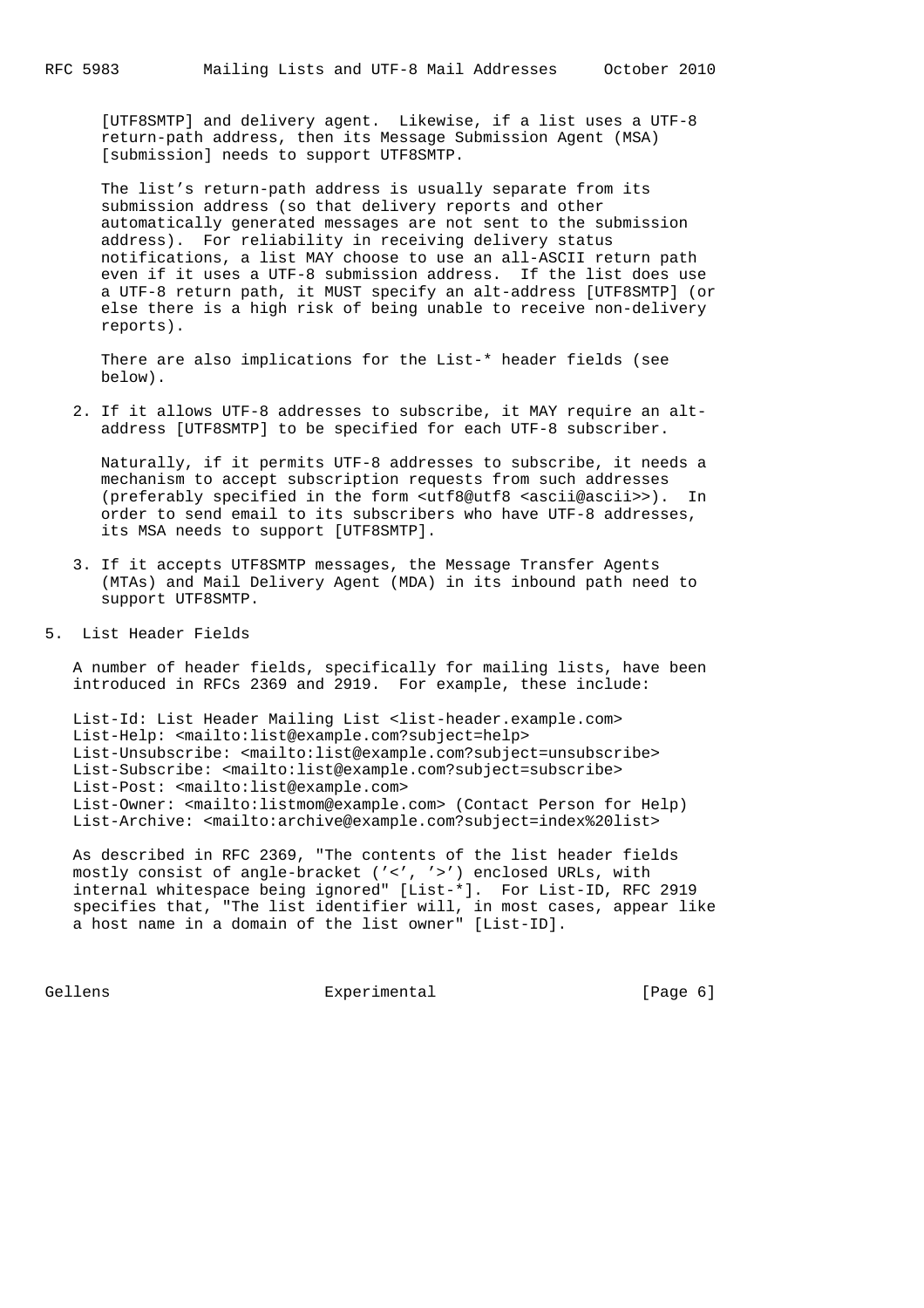Except for the List-ID header field, these mailing list header fields contain URLs [RFC3986]. The most common schemes are generally HTTP, HTTPS, mailto, and FTP. Schemes that permit both URI and Internationalized Resource Identifier (IRI) [IRI] forms should use the URI-encoded form described in [IRI]. Future work may extend these header fields or define replacements to directly support non encoded UTF-8 in IRIs (for example, [mailto-bis]), but in the absence of such extension or replacement, non-ASCII characters can only appear within when encoded as ASCII. Note that discussion on whether internationalized domain names should be percent encoded or puny coded is ongoing; see [IRI-bis].

 Even without these header fields being extended to support UTF-8, some special provisions may be helpful when downgrading. In particular, if a List-\* header field contains a UTF-8 mailto (even encoded in ASCII) followed by an ASCII mailto, it may be advisable not only to copy and preserve the original header field as usual (ENCAPSULATION method of [EAI-Downgrade]), but also to edit the header field to remove the UTF-8 address. Otherwise, a client might run into trouble if the decoded mailto results in a non-ASCII address.

When mailing lists use a UTF-8 form of a List-\* header field, an ASCII form SHOULD also be used. These header fields are vital to good operations and use of mailing lists; caution is called for when considering how to form and use these header fields in a non-ASCII environment.

 The most commonly used URI schemes in List-\* header fields tend to be HTTP and mailto. The current specification for mailto does not permit unencoded UTF-8 characters, although work has been proposed to extend or more likely replace mailto in order to permit this. For mailto URIs, a separate consideration is how to include an alternate ASCII address (alt-address) [UTF8SMTP] for a UTF-8 address. Note that the existing ability to specify multiple URLs within each List-\* header field provides one solution.

[List-\*] says:

 A list of multiple, alternate, URLs MAY be specified by a comma separated list of angle-bracket enclosed URLs. The URLs have order of preference from left to right. The client application should use the left most protocol that it supports, or knows how to access by a separate application.

When a UTF-8 mailto is used in a List-\* header field, an alt-address [UTF8SMTP], if available, SHOULD be supplied.

Gellens **Experimental** Experimental [Page 7]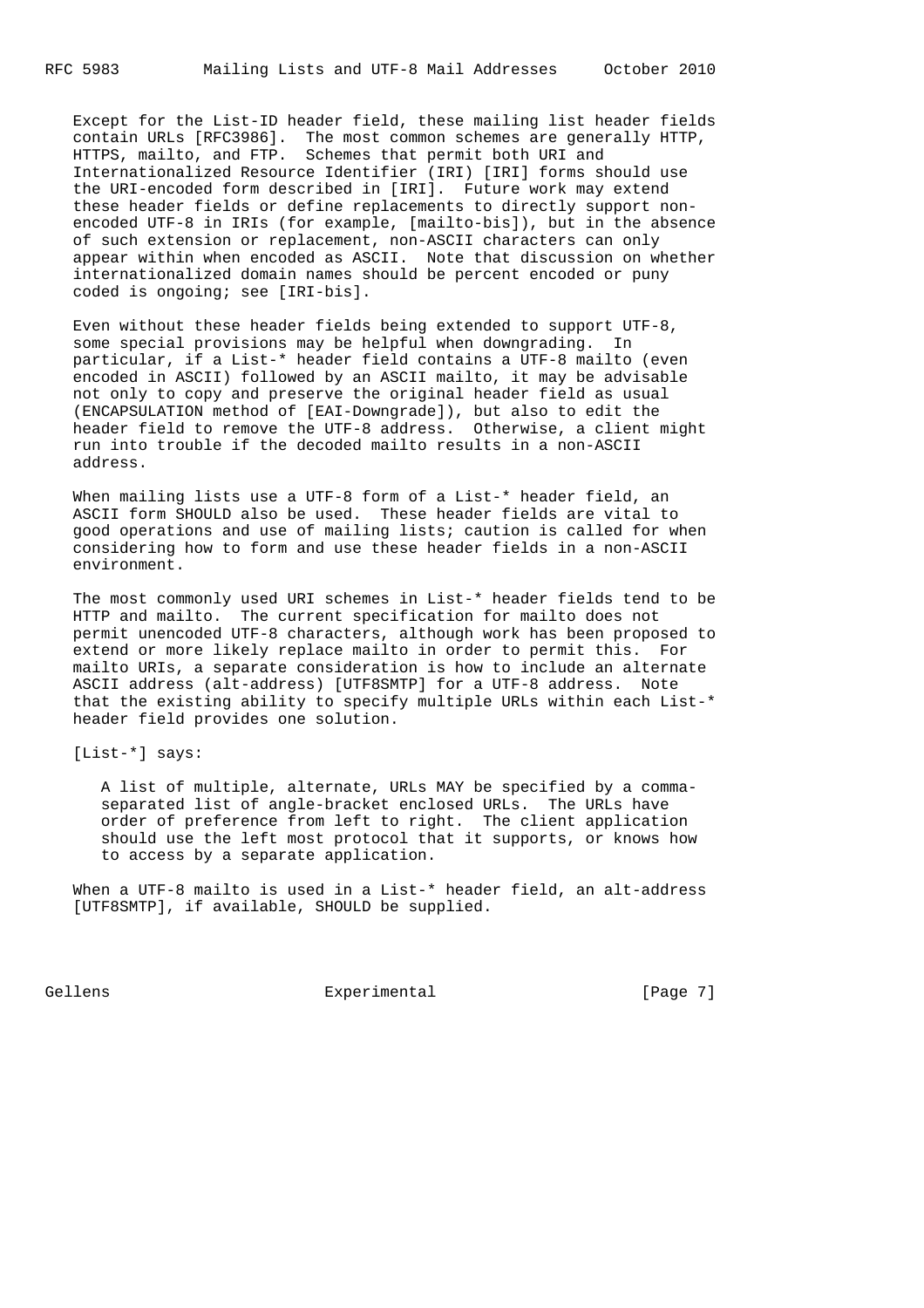The List-ID header field provides an opaque value that uniquely identifies a list. The intent is that the value of this header field remain constant, even if the machine or system used to operate or host the list changes. This header field is often used in various filters and tests, such as client-side filters, Sieve filters, and so forth. Such filters and tests may not properly compare a non-ASCII value that has been encoded into ASCII. In addition to these comparison considerations, it is generally desirable that this header field contain something meaningful that users can type in. However, ASCII encodings of non-ASCII characters are unlikely to be meaningful to users or easy for them to accurately type.

### 6. Further Discussion

 While mailing lists do not create a significant additional burden to the deployment of internationalized email address functionalities, there are some specific areas that need to be considered when the operator of a mailing list or of a final delivery MTA that serves a mailing list upgrades to internationalized mail.

 Mailing lists face additional complexity since they redistribute messages composed by other agents. Hence, they may be asked to accept a message with non-ASCII header fields composed by a UTF8SMTP aware user agent [UTF8SMTP] and redistribute it to UTF-8 mail and all-ASCII mail users via systems that are not UTF8SMTP-aware.

- 1. Obtaining Downgrade Information -- for a mailing list, or mail relay server for that matter, which is UTF8SMTP-aware, receiving mail from an internationalized email address, the alt-address [UTF8SMTP] is not required from the sending MTA for the transport to be complete. When the mailing list then retransmits the message to its subscribers, it may encounter paths where a downgrade is needed (if a relay or final MSA does not supports UTF8SMTP). In order to mitigate this situation, the mailing list might perhaps decide to reject all incoming mail from an internationalized email address that lacks an alt-address. However, note that in general, downgrades are not expected to be the normal case.
- 2. Downgrading Considerations for mailto URLs -- UTF-8 addresses in mailto links in List-\* header fields will be easier to downgrade if they contain an alt-address [UTF8SMTP].
- 7. Security Considerations

 Because use of both a UTF-8 address and an alt-address for the same entity introduces a potential ambiguity regarding the identity of list subscribers and message senders, implementers are advised to

Gellens **Experimental** Experimental [Page 8]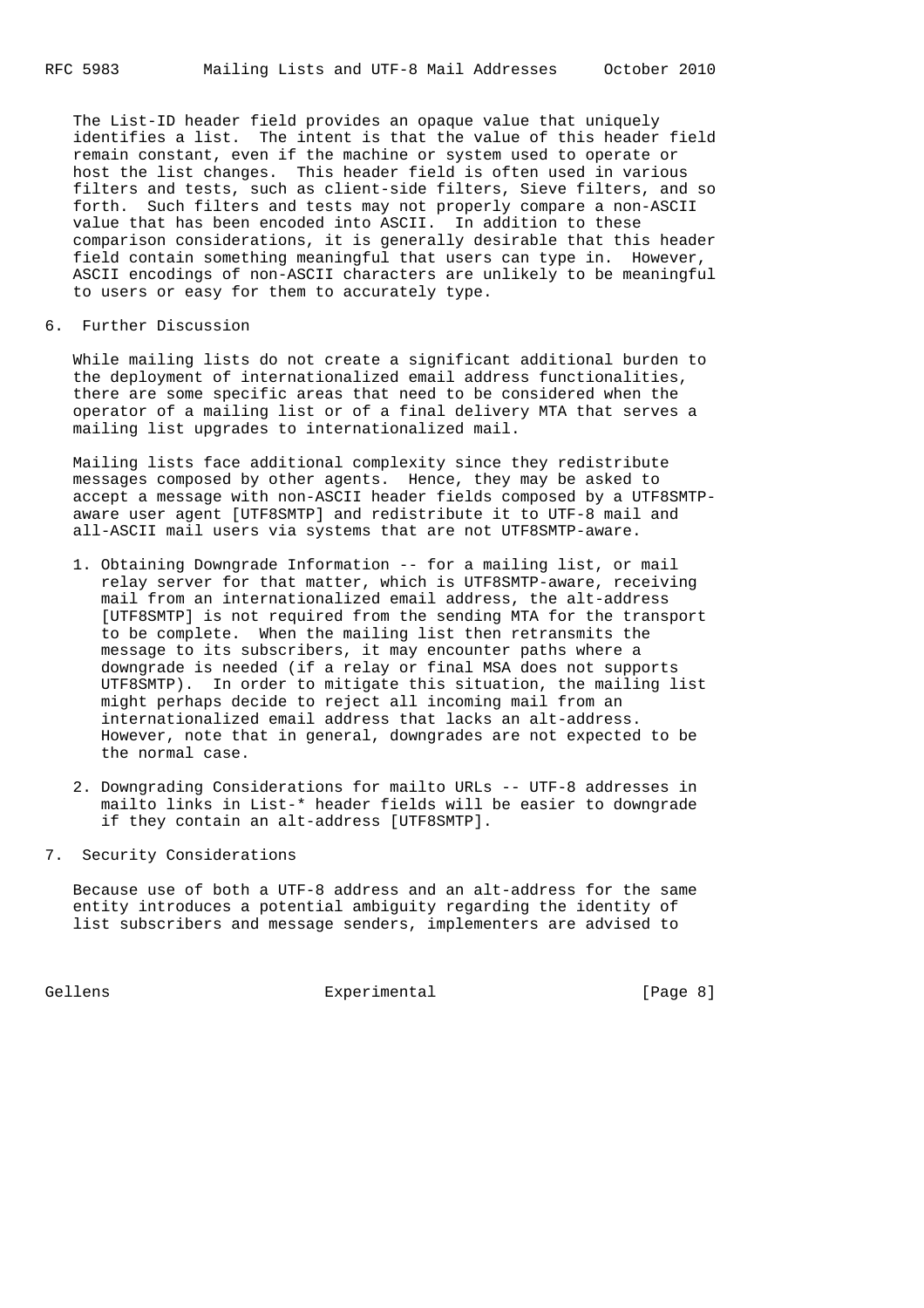carefully handle authorization decisions regarding subscriptions, sender filters, and other common list administration features. For example, a binding between a UTF-8 address and an ASCII alt-address can be used by an attacker to deny another person admission to an Email Address Internationalization (EAI) mailing list.

 Other relevant security considerations are discussed in the Framework document [EAI-Framework].

8. Acknowledgments

 Edmon Chung of Afilias wrote the original version of this document. Thanks to Harald Alvestrand for his extensive comments. Ted Hardie contributed helpful text on IRIs. Last-Call comments from S. Moonesamy and Amanda Baber, plus shepherd review by Pete Resnick, improved the document.

9. References

9.1. Normative References

 [EAI-Framework] Klensin, J. and Y. Ko, "Overview and Framework for Internationalized Email", RFC 4952, July 2007.

- [KEYWORDS] Bradner, S., "Key words for use in RFCs to Indicate Requirement Levels", BCP 14, RFC 2119, March 1997.
- [List-\*] Neufeld, G. and J. Baer, "The Use of URLs as Meta-Syntax for Core Mail List Commands and their Transport through Message Header Fields", RFC 2369, July 1998.
- [List-ID] Chandhok, R. and G. Wenger, "List-Id: A Structured Field and Namespace for the Identification of Mailing Lists", RFC 2919, March 2001.
- [RFC3986] Berners-Lee, T., Fielding, R., and L. Masinter, "Uniform Resource Identifier (URI): Generic Syntax", STD 66, RFC 3986, January 2005.
- [RFC5335] Abel, Y., Ed., "Internationalized Email Headers", RFC 5335, September 2008.

[submission] Gellens, R. and J. Klensin, "Message Submission for Mail", RFC 4409, April 2006.

Gellens **Experimental** Experimental [Page 9]